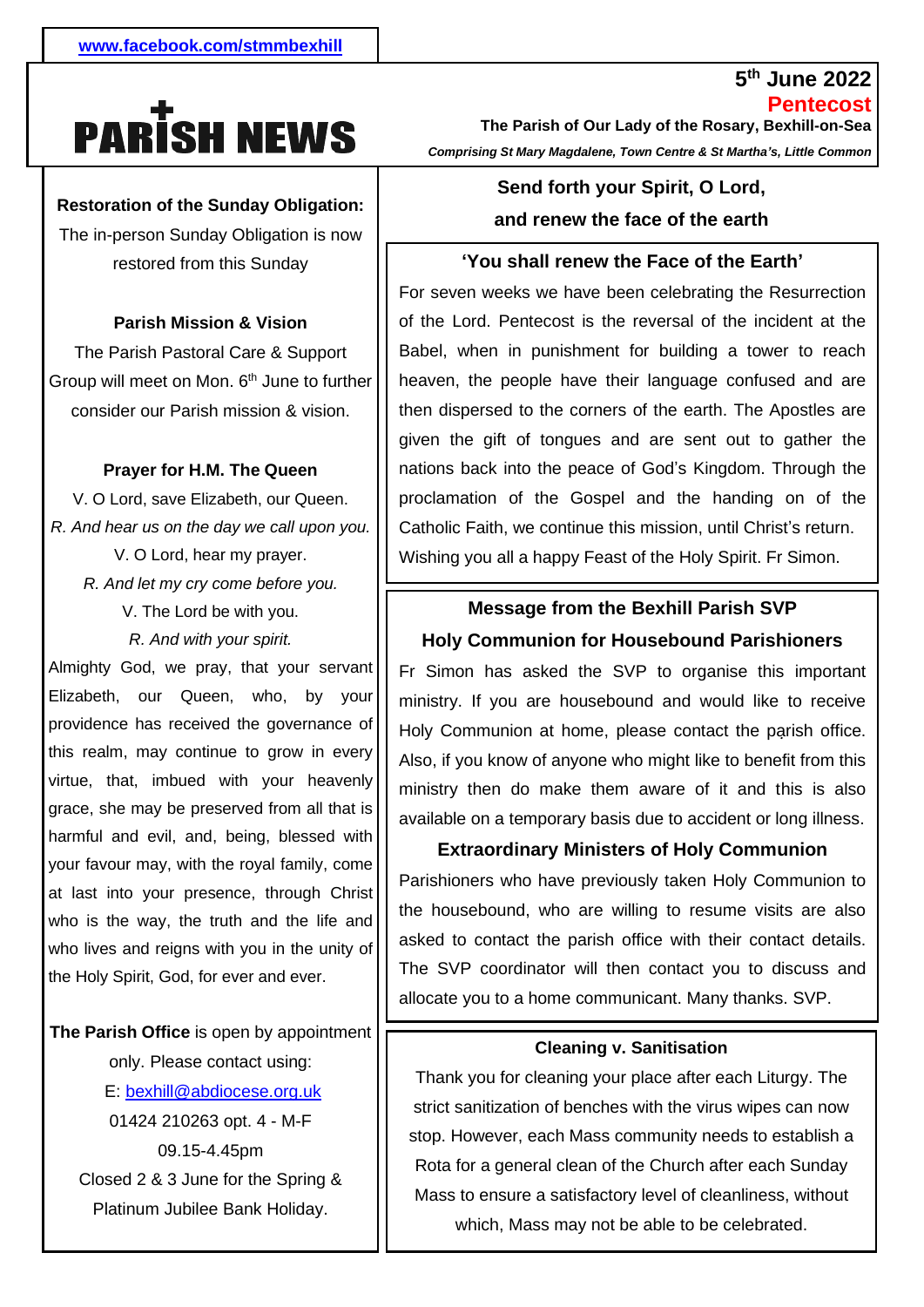# PARISH NEWS **PARISH NEWS**

**We pray for those who have died:** Fr Louis Rieunier RIP

**We pray for the sick:** Jim Green, Margaret Hitchman, Martin Stiles, David Spooner, Doreen Turner, Samuel Barden, Pete Cornfield, Baby Neveah O'Leary, Veronica Phillips, Winifred Broughton, Cecila Weathers, Margaret Carley, Jackie & Laurence Keep, Fr Andrew Pinsent, David Meyer and Stephen Doyle.

#### **Liturgy & Prayer**

**Saturday Morning Masses:** There will be no 10am Mass or morning Confessions on Sat 11th and Sat 18th June due to the First Holy Communion Masses at St Martha's on these two dates.

**Sacred Heart of Jesus:** For Catholics, the month of June is dedicated to the Sacred Heart of Jesus (24<sup>th</sup>) June), Masses at 10am and 7pm in St Mary Magdalene.

Feast of St Richard (16<sup>th</sup> June), Secondary Patron of the Parish: there will be a short procession of the Blessed Sacrament after 6.30pm Mass in St Mary Magdalene, as this would have been Corpus Christi. Dewhurst, Joy & Eric Dowde, Primula Dufton, , Pat Finn, Sean Fisher, Paul Foster,Yvonne Gibbs, Lorraine Gill, Ann

Griffith, Chris Halligan, Gabrielle Harris, Fred Haycroft, Joan Hooker, Theresa Hussain, Sheila Hyde, Abraham Jacob, Corpus Christi (Sunday 19<sup>th</sup> June): there will be a short procession after the 9am Mass at St Martha's.

` parish Masses at 10am and 7pm in St Mary Magdalene Church. The Syro-Malabar Catholics usually St Peter and St Paul (Wednesday 29<sup>th</sup> June): With the obligation restored, this will be a 'Holy Day of Rosemary Skyling, Jean Southern, David Spooner, Benita Stevens, Vera Stevens, Brian Sullivan, Margaret Taylor, Nora Obligation'. Fr Simon will alter his day off to celebrate 3 schools Masses and Fr Rajesh will celebrate two celebrate a 5pm Mass (in their own rite) on Wednesdays in St Martha's.

**Readers:** it was good to have readers at all Sunday Masses last weekend. If you are a reader, you might like to check out the 'Wednesday Word' each week:<http://wednesdayword.org/>

#### **Social & Pastoral**

**Reminder SVP Monthly "Tea at 3":** Next Tea, 27<sup>th</sup> June from 3pm to 4.30pm in St Martha's Hall. More information: 07783 598238 / [popsy57@outlook.com](mailto:popsy57@outlook.com)

**SVP Pilgrimage to Aylesford:** There are still a few places on the coach for day pilgrimage to Aylesford Priory on Tuesday 14th June 2022, leaving Bexhill at 09.30 with pick-ups in Little Common and Bexhill. Cost: £15 per person. More info and to book, contact: 01424 602914 / 01424 844177 or by email [popsy57@outlook.com](mailto:popsy57@outlook.com) There will be prayer baskets in each Church for your petitions to take to the shrine.

**Grandparents Day at West Grinstead 11am to 3pm:** The Diocesan Pilgrimage to the Shrine at West Grinstead is on Wednesday 8th June from 10.30am to 3pm. More info and sign-up details can be found on the Diocesan website under events W:<https://www.abdiocese.org.uk/diocese/events>

**Catholic Women's League (CWL):** CWL, a group for women in the parish to share faith, skills, and friendship, while supporting the local community and keeping the needs of the Church in our hearts. Invited speakers enrich and entertain us and we go on pilgrimages and outings. CWL meets at 7.30pm on the 1<sup>st</sup> Monday of each month in St Martha's Hall. Contact: 211717 or 221803 for further information.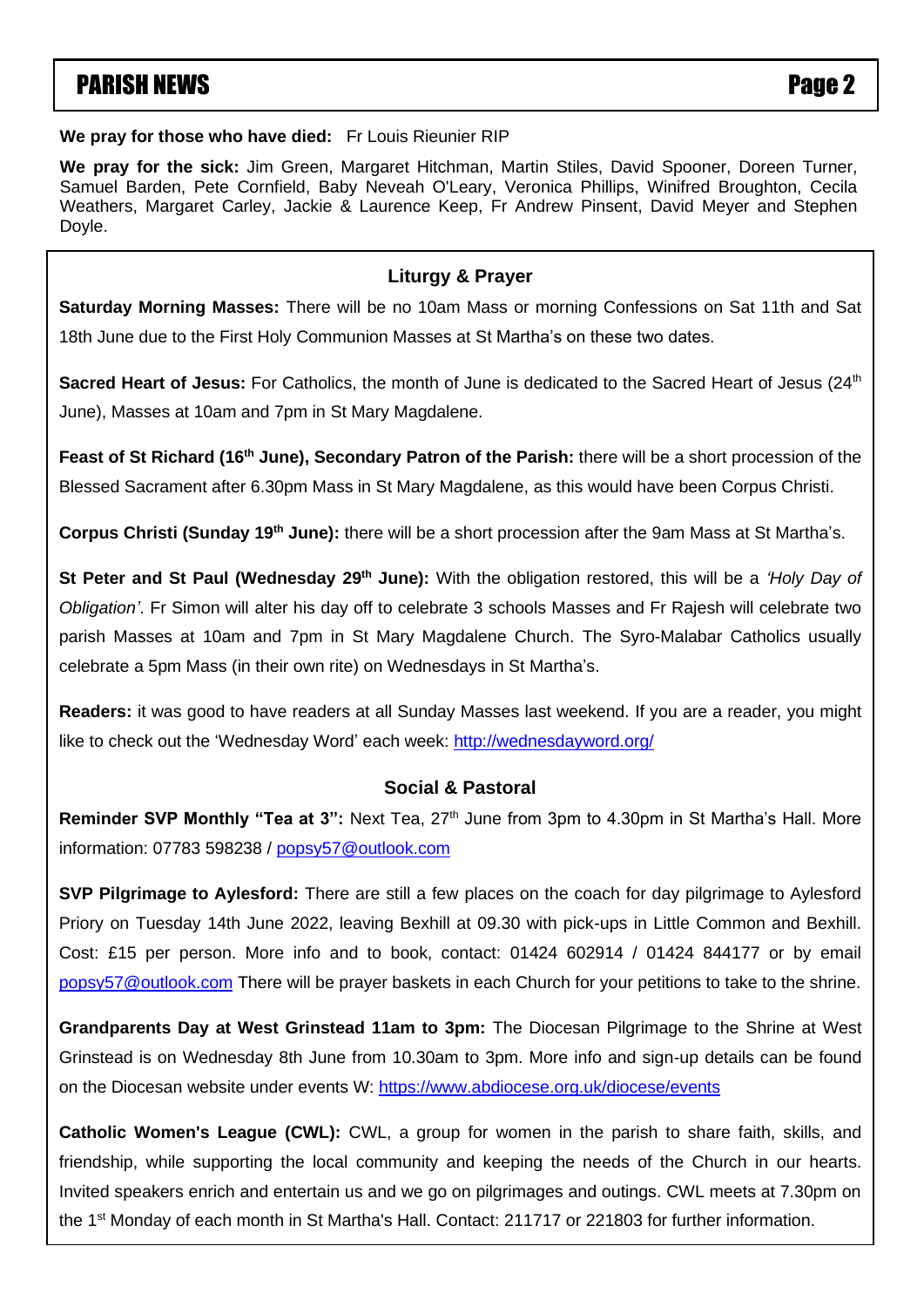# PARISH NEWS **PARISH NEWS**

**Parish Clergy: Fr Simon Dray, Fr Rajesh Minz, Deacon Simon Kirkdale Administrators: Bonita Osmond-Maher & Lisa Young Safeguarding: Sylvia Cousins**

#### **Sacraments**

 as a Catholic, or a Catholic seeking Confirmation, the next RCIA course begins in the autumn of 2022. **Adult Baptisms, Receptions & Confirmations 2023:** If you are thinking of Baptism, or being Received Applications can be submitted from September 2022. However, if you would like to chat through whether this might be for you, please book an appointment with Fr Simon ( [bexhill@abdiocese.org.uk](mailto:bexhill@abdiocese.org.uk) ).

**Infant Baptism (Aged 0-6):** applications submitted via the website: <https://stmmbexhill.co.uk/baptism/>

**Children of Catechetical Age (7+):** These children must be individually prepared, and we will assess your needs on a case-by-case basis. Applications:<https://stmmbexhill.co.uk/we-journey-together/>

**First Holy Communion:** the children should have completed their *'I Belong'* book. Each family has been emailed a letter from the parish office advising about the First Holy Communion Mass. We ask you to acknowledge receipt *(check your spam folders)*.

**Need a non-urgent clergy home visit?** Please use the online form: [https://stmmbexhill.co.uk/visiting-the](https://stmmbexhill.co.uk/visiting-the-sick-and-housebound/)[sick-and-housebound/](https://stmmbexhill.co.uk/visiting-the-sick-and-housebound/) or telephone the parish office on 01424 210 263 opt 4

#### **Other Notices**

**Worth Retreats:** please visit<https://worth.co.uk/retreats/retreat-progamme-2022/> for retreat opportunities. **Worth Abbey Mother's Prayers Day:** Unity Room, Saturday 11<sup>th</sup> June 1.45pm – 5pm. Info: Janet Desmond 07985 989533.

**Talk by Mgr Pat Kilgarriff, "Five Hopkins Sonnets". Fri. 17 June. 7.30pm. St Martha's Church Hall:** Open to all. Fr Pat has a passion for literature and an appreciation for nature which is echoed in the poetry of Gerard Manley Hopkins. For more information call 01424 219788.

**Refugee Crisis Coffee Morning, Sat. 25 June at 11.30am:** +Richard will host a morning to discuss our response to the refugee crisis, at St Gabriel's Hall, Billingshurst. All welcome. Sign up for your free place: <https://abdiocese.churchsuite.com/events/an04uoxn>

**Bexhill Foodbank:** Shopping List Poster at the back of both Churches; to help you with your donations.

**CAFOD: The paradox of abundance:** 800 million people go hungry each day, but the world produces 4 billion tons of food, and we need 3.7 billion tons to feed everyone. A third of all produced food is wasted, which St John Paul II calls *'the paradox of abundance.'* The current global food system is not working, but Pope Francis says, *"each of us has a role to play in transforming food systems for the benefit of people and the planet."* CAFOD's new campaign *'Fix the Food System'*, allows us to respond to his call. Let us respond to his call! See [www.cafod.org.uk/food](https://eur02.safelinks.protection.outlook.com/?url=http%3A%2F%2Fwww.cafod.org.uk%2Ffood&data=05%7C01%7Cbexhill%40abdiocese.org.uk%7C6be6b5a54e8c4b4bc8b508da327c18f2%7C2bf5dbc217ef4efca1c9ab2dc4edefd0%7C0%7C0%7C637877805824442840%7CUnknown%7CTWFpbGZsb3d8eyJWIjoiMC4wLjAwMDAiLCJQIjoiV2luMzIiLCJBTiI6Ik1haWwiLCJXVCI6Mn0%3D%7C3000%7C%7C%7C&sdata=8Rky4y2lcBaPuozVOd3FDfQLJV0RB7JDYGaB8Vf%2Bs5g%3D&reserved=0) for an invitation for parishes to learn about the impact of our food with our *Fix the Food System: a 7-station journey* resource.